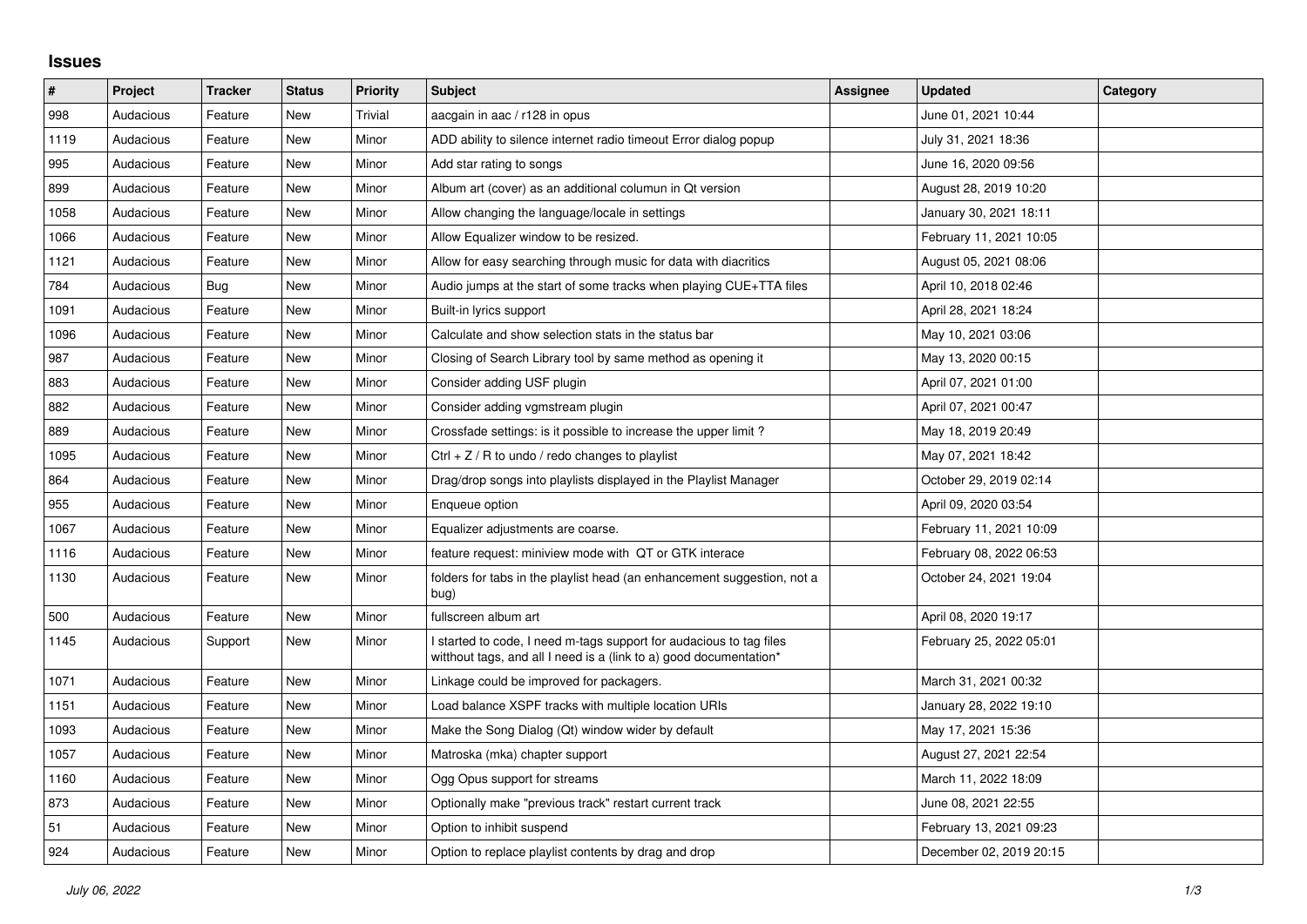| $\#$ | Project   | <b>Tracker</b> | <b>Status</b> | <b>Priority</b> | Subject                                                                                             | <b>Assignee</b> | <b>Updated</b>           | Category            |
|------|-----------|----------------|---------------|-----------------|-----------------------------------------------------------------------------------------------------|-----------------|--------------------------|---------------------|
| 1099 | Audacious | Feature        | New           | Minor           | Per-track ReplayGain shouldn't be enabled by default                                                |                 | May 09, 2021 13:41       |                     |
| 1048 | Audacious | Feature        | New           | Minor           | PipeWire support                                                                                    |                 | May 04, 2022 19:36       |                     |
| 1170 | Audacious | Feature        | New           | Minor           | Playback mode button                                                                                |                 | April 22, 2022 16:01     |                     |
| 1154 | Audacious | Support        | New           | Minor           | Playlist column Headers                                                                             |                 | March 06, 2022 16:06     |                     |
| 907  | Audacious | Feature        | New           | Minor           | <b>QtNetwork-based HTTP client</b>                                                                  |                 | October 26, 2019 13:41   |                     |
| 996  | Audacious | Feature        | New           | Minor           | Refine playlists when searching (search all playlists)                                              |                 | June 16, 2020 09:58      |                     |
| 918  | Audacious | Feature        | New           | Minor           | Replace libguess with libuchardet                                                                   |                 | November 19, 2019 05:50  |                     |
| 1097 | Audacious | Feature        | New           | Minor           | Replace the volume button with a horizontal scale                                                   |                 | May 17, 2021 00:21       |                     |
| 1013 | Audacious | Feature        | New           | Minor           | Request re Album Art using music file metatag                                                       |                 | August 03, 2020 22:48    |                     |
| 1092 | Audacious | Feature        | New           | Minor           | Reread metadata on play option                                                                      |                 | April 30, 2021 03:35     |                     |
| 1148 | Audacious | Feature        | New           | Minor           | Save the dimensions of the open-file dialogue window                                                |                 | January 18, 2022 14:43   |                     |
| 1131 | Audacious | Feature        | New           | Minor           | Selection of songs via selection field/bar (as in Clementine)                                       |                 | October 31, 2021 12:41   |                     |
| 973  | Audacious | Bug            | New           | Minor           | "snd_pcm_recover failed" alsa error and "String leaked" warnings                                    |                 | August 28, 2021 08:52    |                     |
| 1047 | Audacious | Feature        | New           | Minor           | Stop playing after any chosen track                                                                 |                 | December 29, 2020 01:23  |                     |
| 956  | Audacious | Feature        | New           | Minor           | Stream to chromecast                                                                                |                 | January 11, 2021 01:19   |                     |
| 908  | Audacious | Feature        | New           | Minor           | Use QtXml instead of libxml2                                                                        |                 | October 26, 2019 14:21   |                     |
| 870  | Audacious | Feature        | New           | Minor           | View > Show Playlist and View > Show Playback Controls                                              |                 | November 15, 2021 22:48  |                     |
| 1011 | Audacious | Feature        | New           | Minor           | Visible separator of folders in the playlist                                                        |                 | July 18, 2020 16:10      |                     |
| 1134 | Audacious | Feature        | New           | Minor           | Web interface remote control                                                                        |                 | November 04, 2021 06:57  |                     |
| 1164 | Audacious | Support        | New           | Minor           | Wheel mouse on tray icon do not change volume / context windows do<br>not appear (with cover)       |                 | March 19, 2022 13:17     |                     |
| 196  | Audacious | <b>Bug</b>     | New           | Minor           | Wrong channel map when doing surround playback                                                      |                 | April 13, 2021 03:48     |                     |
| 859  | Audacious | <b>Bug</b>     | New           | Minor           | wsz skins cannot be used on Windows                                                                 |                 | January 01, 2020 02:48   | win32               |
| 975  | Audacious | Bug            | New           | Minor           | Segfault/leak on exit with streamtuner enabled                                                      | Ariadne Conill  | May 01, 2020 00:17       | plugins/streamtuner |
| 969  | Audacious | Feature        | New           | Minor           | streamtuner plugin: Please add column-sortability, or at least sort<br>alphabetically by 1st column |                 | June 16, 2020 09:54      | plugins/streamtuner |
| 1088 | Audacious | Feature        | New           | Minor           | plugin: status icon: ADD option to select tray mouse Middle Click action                            |                 | April 11, 2021 12:05     | plugins/statusicon  |
| 943  | Audacious | Feature        | New           | Minor           | Being able to add several folders to the library, and arrange that<br>Audacious recognizes symlinks |                 | March 23, 2020 15:41     | plugins/search tool |
| 1106 | Audacious | <b>Bug</b>     | New           | Minor           | Could not communicate with last.fm: Error in the HTTP2 framing layer.                               |                 | June 15, 2021 21:30      | plugins/scrobbler2  |
| 429  | Audacious | Feature        | New           | Minor           | Please enable scrobbling to libre.fm in Scrobbler 2.0                                               |                 | September 02, 2019 10:35 | plugins/scrobbler2  |
| 945  | Audacious | Feature        | New           | Minor           | Balance control in newer interface                                                                  |                 | March 23, 2020 13:28     | plugins/qtui        |
| 913  | Audacious | Feature        | New           | Minor           | Play / create new playlist from selection                                                           |                 | December 02, 2019 20:13  | plugins/qtui        |
| 968  | Audacious | Feature        | New           | Minor           | Loop PSF files at normal loop points during repeat mode                                             |                 | April 16, 2020 03:25     | plugins/psf         |